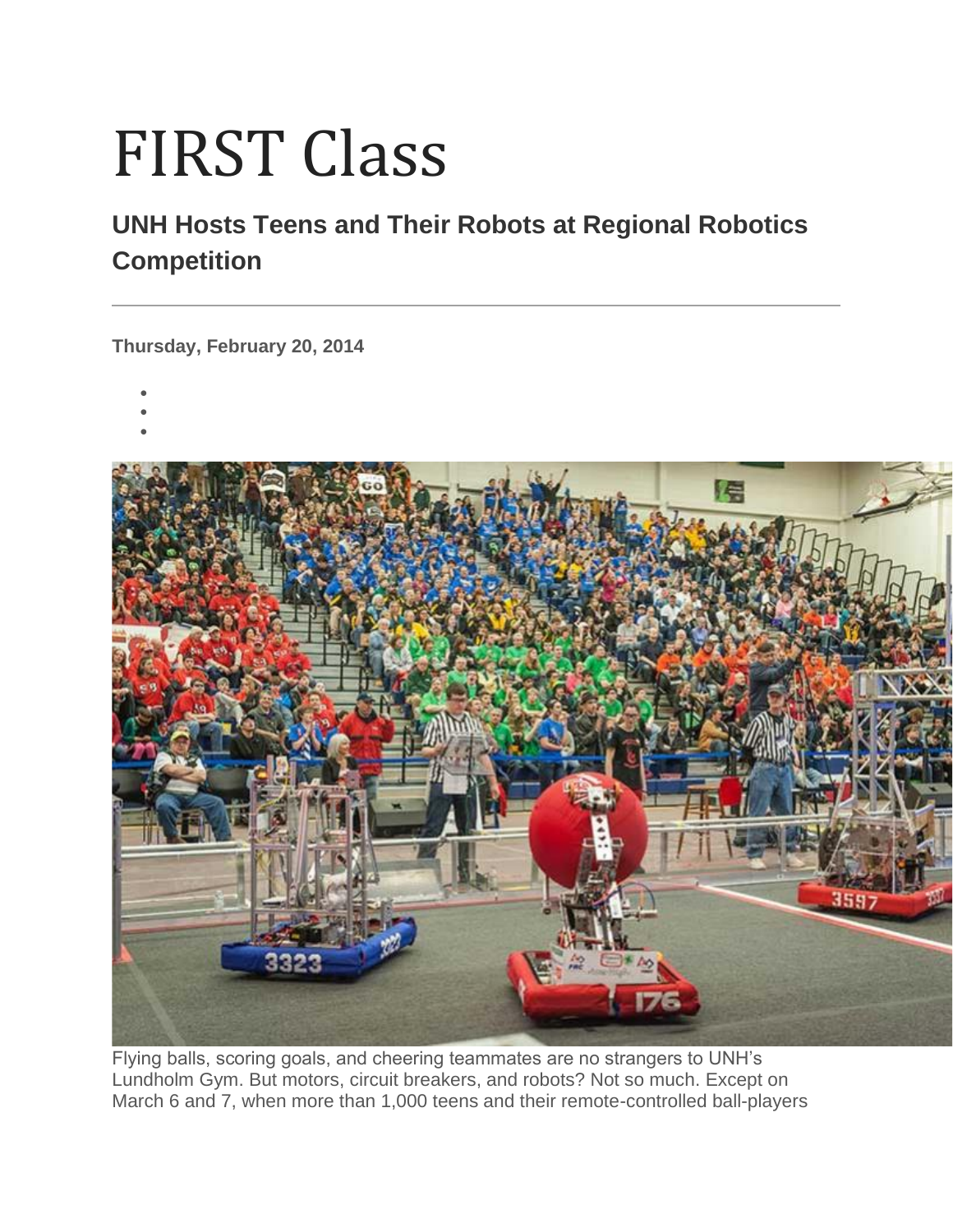come to UNH for the regional FIRST Robotics Competition. Nearly 40 teams from five New England states will compete in this "varsity sport for the mind, building and programming robots to compete in a robotics game called Aerial Assist (watch it in action).

[FIRST \(For Inspiration and Recognition of Science and Technology\) Robotics](http://www.unh.edu/main/first-robotics)  [Competition](http://www.unh.edu/main/first-robotics) pits teams of high school students, mentored by professional engineers, against each other for a shot at the national championships and millions of scholarship dollars. Each team has six weeks to build a robot that will meet the challenge of the competition's game from a common kit of parts.

"The students who participate in the FIRST Robotics Competition are not only building robots, they are building character, self-respect and relationships with their peers," said Dean Kamen, president of Manchester's DEKA Research & Development, who founded FIRST in 1989. "Winning the game is fun, but the importance of FIRST is that you'll get much more out of it than you put in, and it's going to change the rest of your life."

At the UNH competition, which is free and open to the public, high school teams will benefit from the mentoring, volunteer support, and inspiration of UNH faculty and students. Former FIRST competitors like Jamison Couture '17 (the mechanical engineering department's FIRST scholarship recipient), Carolyn Przekaza '15, Simon Popecki '17, and graduate student Damian Manda will help keep the action in "the pits" running smoothly, as will graduate student Caleigh MacPherson '12, Jonathan Wilson '13, and Jonathan Shepard '14 of UNH's award-winning [LunaCats](http://www.unh.edu/lunacats/) lunar mining team.

"This is a great opportunity to promote STEM education and feed the STEM pipeline," says Brad Kinsey, professor of mechanical engineering and chair of that department and a veteran FIRST judge. "When he started FIRST, Dean Kamen said he wanted kids to get as excited about technology as they do about sports. That resonates with the mechanical engineer in me." Kinsey will serve as judge co-advisor for the UNH event, helping the many judges make decisions on the awards, which are both technical and non-technical.

Kinsey isn't the only faculty member in on the action. Mark Popecki, senior research scientist in the Space Science Center (and father of Simon) is mentoring the local Oyster River High School team and serving as field Supervisor for the UNH event, and associate professor of civil engineering Ray Cook will help referee for the event.

And the College of Engineering and Physical Sciences, which is coordinating much of the competition, is rolling out the red carpet to these future STEM undergraduates, hosting a reception and campus tours in collaboration with the Office of Admissions. And representatives from some of UNH's most impressive STEM-related student projects, such as the LunaCats, the [Precision Racing Team,](http://www.unh.edu/fsae/) and [SeaPerch](http://ccom.unh.edu/seaperch) underwater robotics, will be on hand to meet and mentor the FIRST competitors.

To volunteer for the FIRST Robotics Competition at UNH, contact Nicole MacMillan, CEPS career development and internship counselor, at (603) 862-0997 or [nicole.macmillan@unh.edu.](mailto:nicole.macmillan@unh.edu)